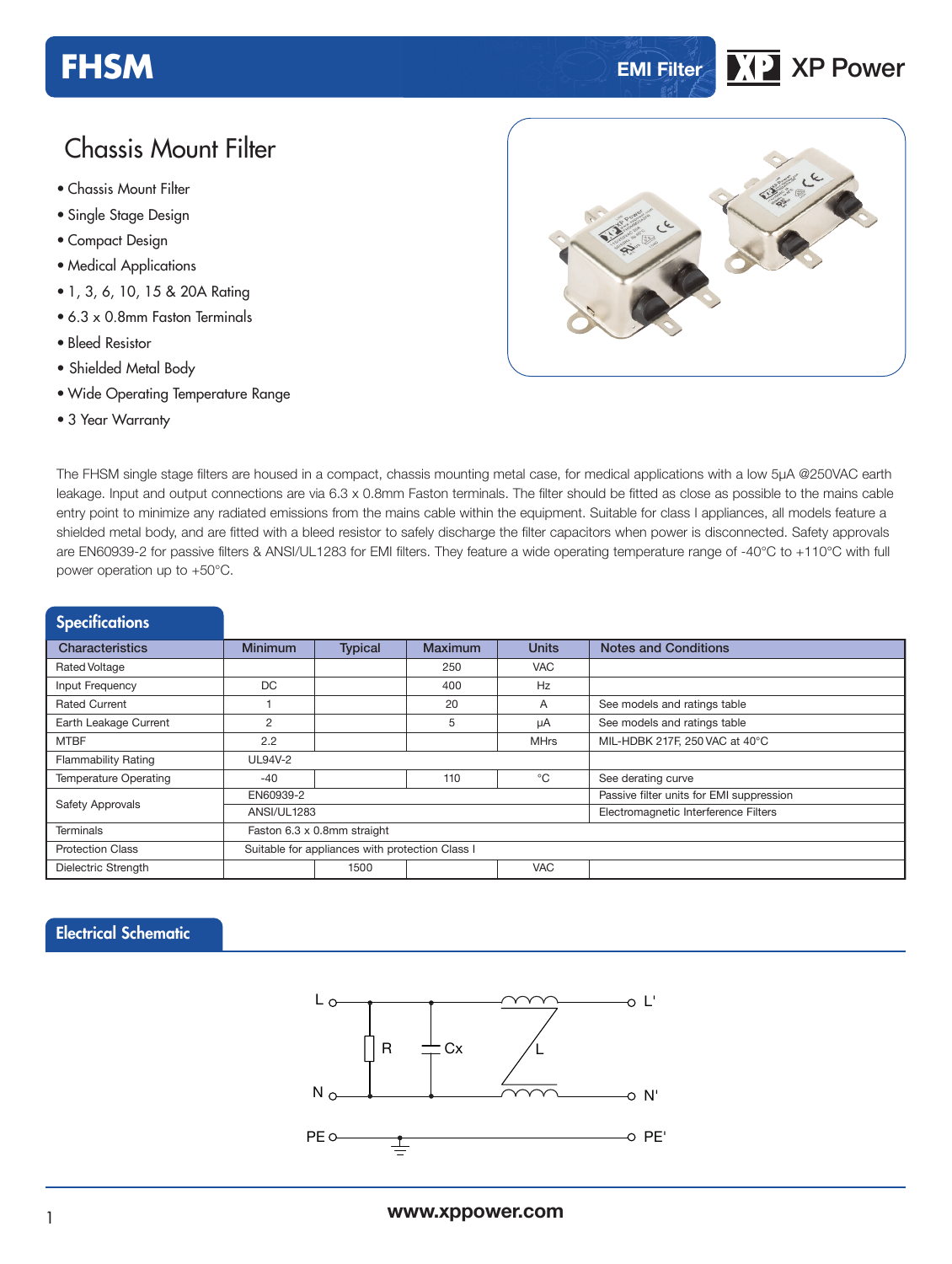

### Models & Ratings

| Rated          |             | Leakage current<br>Inductance |                   | Capacitance      |      | Resistance   | <b>Weight</b>   | Application | Mountina | Filter       |
|----------------|-------------|-------------------------------|-------------------|------------------|------|--------------|-----------------|-------------|----------|--------------|
| current        | 115VAC/60Hz | 250VAC/50Hz                   | at 10 kHz, 0.25 V | Cx               | Cy   |              |                 |             |          |              |
| <sup>1</sup> A | $2 \mu A$   | $5 \mu A$                     | $2 \times 10$ mH  | $0.1 \mu F$      | None | 1 M $\Omega$ | 37q             | Medical     | Chassis  | FHSMM01A1FRI |
| 3 A            | $2 \mu A$   | 5 uA                          | $2 \times 1.2$ mH | $0.1 \text{ uF}$ | None | 1 M $\Omega$ | 37q             | Medical     | Chassis  | FHSMM03A1FRI |
| 6 A            | $2 \mu A$   | 5 uA                          | $2 \times 0.8$ mH | $0.1 \text{ uF}$ | None | 1 M $\Omega$ | 43 <sub>a</sub> | Medical     | Chassis  | FHSMM06A1FR  |
| 10 A           | $2 \mu A$   | $5 \mu A$                     | $2 \times 0.3$ mH | $0.1 \text{ uF}$ | None | 1 M $\Omega$ | 43 <sub>a</sub> | Medical     | Chassis  | FHSMM10A1FRI |
| 15 A           | $2 \mu A$   | 5 uA                          | $2 \times 0.8$ mH | $0.1 \text{ uF}$ | None | 1 M $\Omega$ | 99 <sub>a</sub> | Medical     | Chassis  | FHSMM15A2FR  |
| 20 A           | $2 \mu A$   | 5 uA                          | $2 \times 0.6$ mH | $0.1 \text{ uF}$ | None | 1 M $\Omega$ | 94 <sub>a</sub> | Medical     | Chassis  | FHSMM20A2FRI |

### Thermal Derating



#### Mechanical Details

All dimensions in inches (mm)

#### **FHSMMxxA1FR FHSMMxxA2FR**